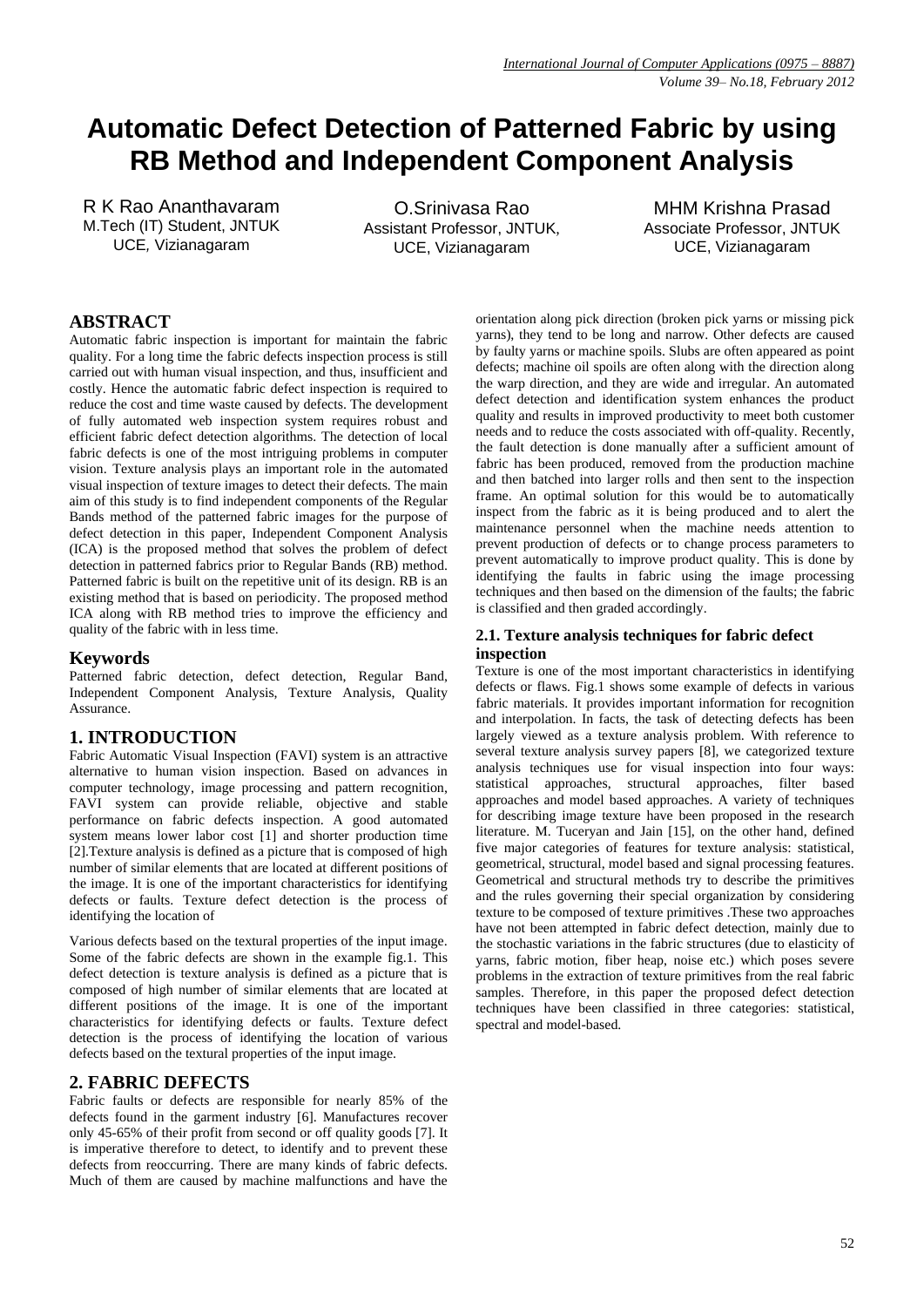

**Fig. 1. Fabric defect samples:**

(a) Double yarn; (b) Missing yarn; (c) Broken yarn; (d) Variation

Some of the fabric defects are shown in the example fig.1. This defect detection is viewed as a major textural analysis problem

Texture defect detection plays an important role in textile industry for improving the quality of the fabric. Textile is one the traditional industry that requires fully automated inspection system for improving the fabric quality. Quality improvement is on the main aspects of modern industrial manufacturing companies like surface detection for ceramic tiles [1][2][3], shoemaking[4], wallpaper scanning and mainly textile [4].

For decades, the inspection process in textile industry is carried out with human visual inspection at the end of the manufacturing stage with prior knowledge that leads to more detection rate. This process is considered as the pre-production inspection for garments or other textile products and it is insufficient and costly. A computer vision [5] system can replace the human inspection that provides several benefits and can offer high processing, robust detection and large flexibility.

An automated inspection system is needed for improving fabric quality in textile industry that reduces cost and increase accuracy of inspection that is caused by defects. A good automated system means low labor cost and shorter production time. Fabric Automated Visual Inspection (FAVI) [9] is an alternative to human inspection system. FAVI is one of the good automated systems that provide reliable, objective and stable performance on fabric defects. Texture analysis is broadly classified into uniform, random or patterned textures. Unpatterned fabrics are plain and twill fabrics. This fabric does not provide clear information. Only the automated fabric inspection systems can tackle the "Unpatterned fabric". Some of the methods of unpatterned fabric are Fourier Transforms [10] and Gabor Filters [11]. Patterned fabric is defined as fabric with repetitive units in its design. Pattern fabrics provide more underlying information when compared to unpatterned. Patterned fabric defect detection is one of the main problems in fabric because of its repetitive design. Fig.2. shows some of the examples of patterned fabric of repetitive pattern. Many approaches for patterned fabric inspection are Bollinger Bands (BB) [12] method, Hash function [13] etc., the approaches that are used in the previous works are highly sensitive to noise, expensive and cannot outline the shape of the defect after detection. The existing RB [14] method is one of the defect detection technique that can outline the shape of the defect and is less sensitive to noise. The proposed method is also used for defect detection which can provide better results when compared to other previous works.



The paper is organized as follows. Previous works of patterned fabric defect detection is discussed in section 2 & Section 3, outlines the brief discussion about the existing Regular Bands (RB) approach Section 4. Section 5 deals with proposal approach, Independent Component Analysis (ICA) for patterned fabric defect detection. Working procedure and the partial experimental results are shown in section 5. Conclusion is drawn lastly in section 6.

## **3. PREVIOUS WORKS OF PATTERNED FABRIC DEFECT DETECTION**

Based on the previous research works, patterned fabric defect detection provides more complexity and is relatively little when compared to unpatterned fabric inspection. Many approaches have been developed based on the patterned fabric inspection and periodicity such as Bollinger Bands (BB), Traditional Image Subtraction (TIS) method, Hash function, Direct Thresholding (DT) method.

Bollinger Bands (BB) method [12] is an efficient, fast and shiftinvariant approach. It can segment the defects of the fabric with clear and clean images. This method is basically used in the stock market for oversold and over bought shares. Bollinger Bands method is based on moving average and standard deviation measures. The method is one-dimensional approach. BB method cannot properly align reference image and input image.

Chin and Harlow used Traditional Image Subtraction (TIS) [15] method on lace which is a kind of patterned fabric. TIS method is based on Exclusive-OR operation. This method is one of the traditional subtraction methods. However, TIS is very sensitive to noise and cannot do pixel-by-pixel comparison because of complex thread patterns.

Hash function [13] is also one of the patterned fabric defect detection techniques that is used in cryptography for generating binary signature documents for security purpose. Hash function is one dimensional approach. Four basic properties of this function are checksum hash function, plain hash function, XOR hash function and multiplication has function. It is very sensitive to small changes, defects in textures and shifting of the image directions.

Direct Thresholding (DT) [15] method utilizes the fourth level of horizontal and vertical extraction of detailed sub-images of Haar Wavelet transform. The method thresholding can be achieved directly on these sub-images as the defect can be substantially enhanced. The DT method is computationally fast and output images are coarse in resolution.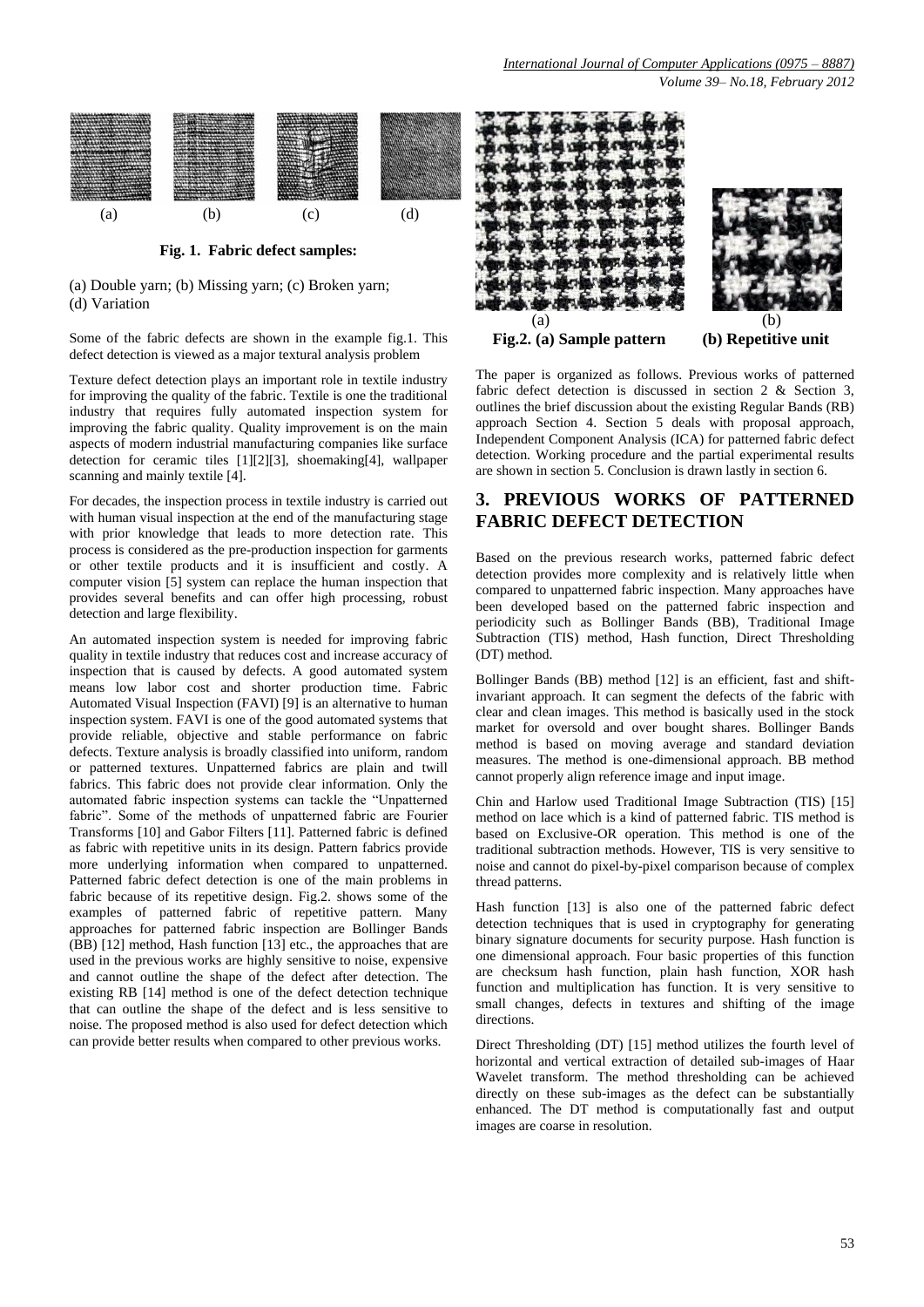## **4. REGULAR BANDS (RB) METHOD**

Regular Bands [14] (RB) method is one of the efficient, fast and shift-invariant methods that are used for patterned fabric defect detection. Existing RB method is based on periodicity which means repeat distance of a repetitive unit of patterned texture. RB method makes use of regularity approach. Any irregularity signal in the image is considered to be defective.

Moving average and standard deviation are two statistical tools that are newly applied for patterned defect detection. Standard deviation is a good measure for indication irregular signal in the defective images. The RB method has only one parameter called periodic length which is one-dimensional.

The defects that occur in the fabric are broken end, hole, double threading, miss printing, variation in the yarn, broken yarn etc., the basic idea of the RB method is to generate a signal for each vertical and horizontal line of the defect-free region. The RB method is less sensitive to noise distortion and can outline the shape of the defect after detection.

Existing RB method can handle defects with dark color means at low pixel intensities and light color which means high pixel intensities. RB method consists of two sub bands: Light Regular Bands (LRB) and Dark Regular Bands (DRB).

Light Regular Bands (LRB) method deals with light color defects of the fabric. Dark Regular Bands (DRB) method deals with dark defects in the fabric. The method can detect various defects and can outline their shapes.

#### *4.1 Limitations of Regular Bands Method*

Limitations regarding the existing approach are less sensitive to noise distortion and cannot detect the defects at the border of the input images.

## **5. INDEPENDENT COMPONENTNALYSIS (ICA)**

ICA is one of the novel proposed techniques for revealing the hidden factors in the patterned fabric. It is used for indicating and locating the defects on patterned fabric images. ICA seeks directions that are most independent from each other. ICA model is noise free.

ICAs very different application is on feature extraction. Application of ICA can be found in many different areas such as audio processing, biomedical signal processing, image processing, telecommunications and econometrics.

ICA deals with filter for natural images and based on the ICA decomposition, removes noise from the images that are corrupted with additive Gaussian noise. The process of ICA is depicted in the flowchart form along with algorithmic modules for defect detection shown in fig.4.



#### **Fig.3. Flowchart for ICA with algorithmic modules**

Moving average is calculated using the formula as followed:

$$
M_{rn} = \frac{1}{n} \left( \sum_{j=r_1}^{r_s} x_{ij} \right)
$$

Where n is the integer value that represents the row dimension of the repetitive unit and xij is the pixel value at row i and column j of the input image X.

Standard deviation is defined as:

Ï

$$
\sigma_{rn} = \sqrt{\frac{1}{n} \left[ \sum_{j=r_1}^{r_n} (x_{ij} - M_{rs})^2 \right]}
$$

 ICA aims to find linear transformations of the original data. The novel method ICA minimized the statistical dependence of the components present in the representation.

## **6. EXPERIMENTAL RESULTS**

The working procedure of the ICA algorithm along with the existing RB method is given in this section. A number of samples have been collected which are both defective and non-defective images. Among them in this work one sample image is taken for testing. The input images that are taken for testing are repetitive patterns.

Original defective and defect free images are shown in the following fig.5. Fabric that contains defects is usually characterized by the higher pixel intensity levels. Each input sample is formed as a matrix for calculating the mean and standard deviation of the input samples.

Standard deviation is very good measure of repeated patterns. Gray level histogram with and without equalization is taken so that noise can be reduced and defect can be detected easily. Gaussian noise can be reduced for the acquisition image.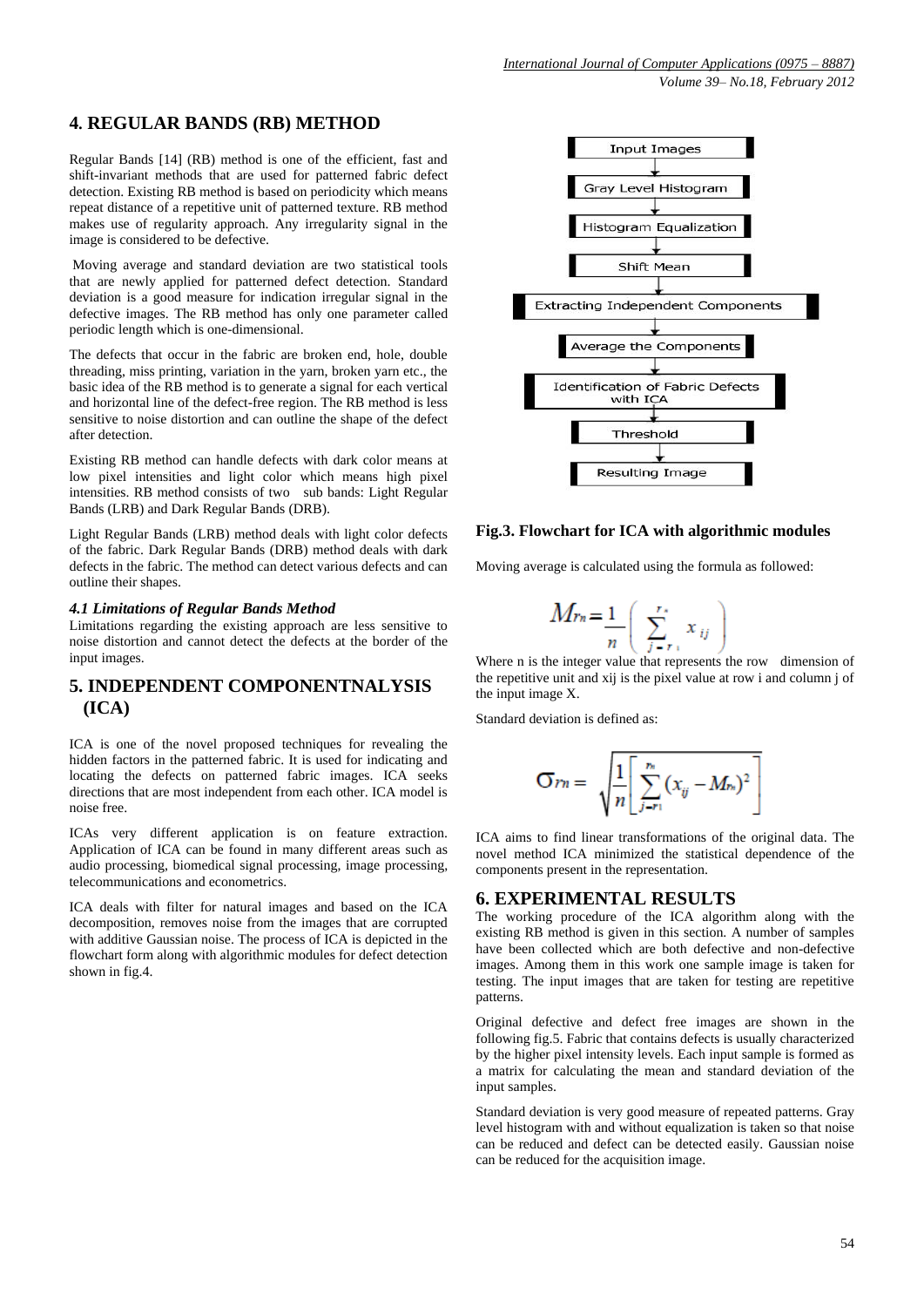

 **(b) Defect free sample**

#### **Fig.4. a) Defective-image b) Defect free image.**

Corresponding histogram without and with equalization for both defective and non-defective images is shown in the following figures.6. a) Histogram of defective image without equalization, b) Histogram of defect free image without equalization, c) Histogram equalization for defective image, and d) Histogram equalization for defect free image.



#### **Fig. 5.**

- **a) Defective image without equalization,**
- **b) Defect free image without histogram equalization,**
- **c) Defective image with histogram equalization, and**
- **d) Defect free image with histogram equalization.**

The resultant images shows better performance with histogram equalized than the preprocessed one that is shown without histogram equalization.

In the next step mean is calculated for the input images of both defective and non-defective rows and columns not pixel by pixel. Shifted mean image is shown in the following fig.7. The input images are made into components so that efficiency of the work of the can be improved in less time.



### **Fig.6. Shifted by the mean value image**

To improve the efficiency of the pixel intensity, for all the components that are extracted average is calculated. In the next step defects are identified and comparison is done for both the defective and defect free image. So that the defective region can be easily identified and can be located perfectly.

Threshold value is calculated for both rows and columns of the input images. If the threshold values exceeds the normal range of the mean value than it is regarded as a defective image otherwise it is non-defective.

In this way, the process continues for all the row and columns of the input images that are undergone for testing. Final output defective region after detection is shown in the following fig.8.



**Fig.7.Final defect output region of the fabric**